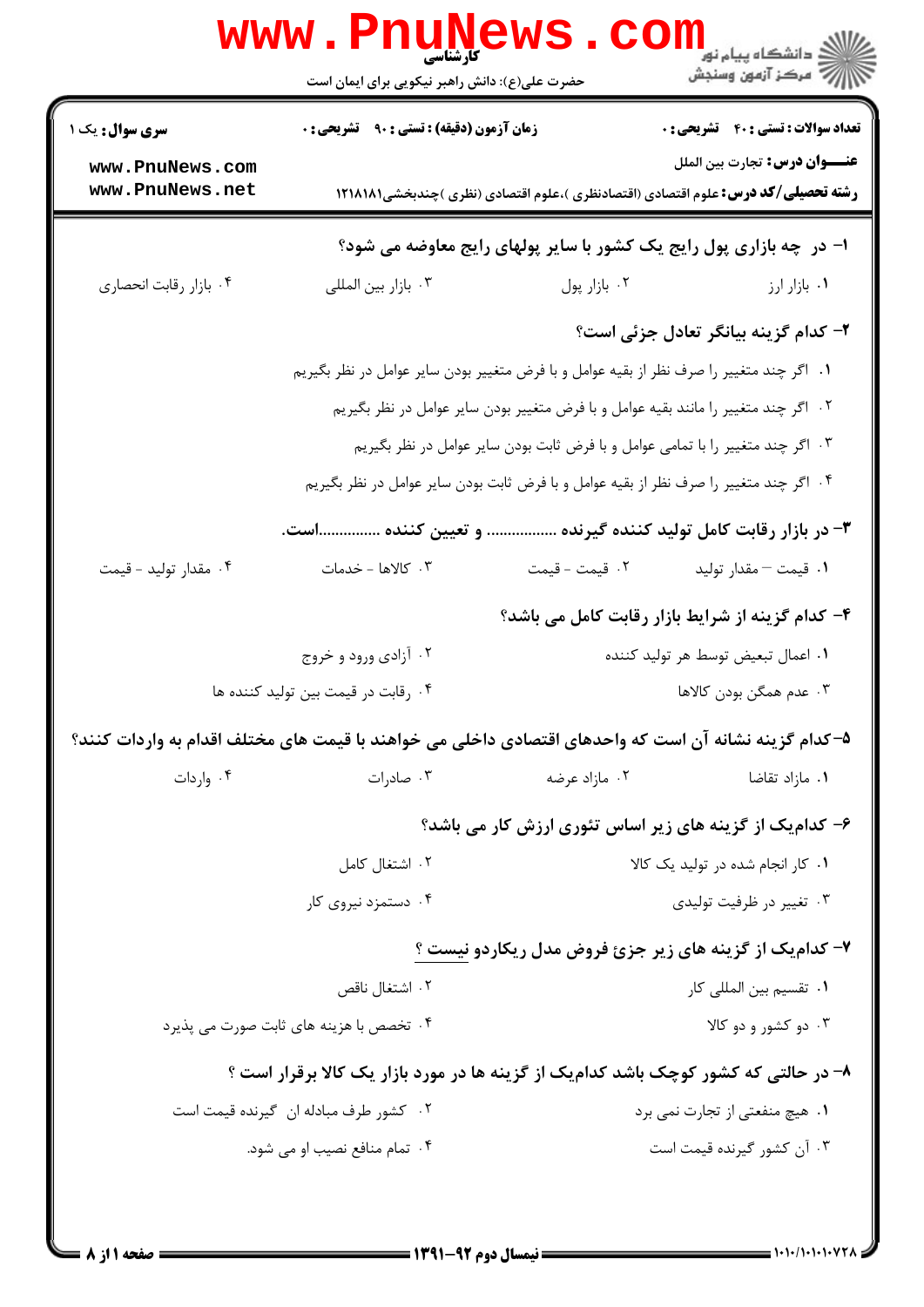| <b>www.PnuNews</b><br>≧ دانشگاه پیام نو <mark>ر</mark><br>کارشناسہ |                                                  |                                                                                                                                  |                                                                                                  |  |  |
|--------------------------------------------------------------------|--------------------------------------------------|----------------------------------------------------------------------------------------------------------------------------------|--------------------------------------------------------------------------------------------------|--|--|
|                                                                    | حضرت علی(ع): دانش راهبر نیکویی برای ایمان است    |                                                                                                                                  | رآب مرڪز آزمون وسنڊش                                                                             |  |  |
| <b>سری سوال : ۱ یک</b>                                             | <b>زمان آزمون (دقیقه) : تستی : ۹۰ قشریحی : 0</b> |                                                                                                                                  | <b>تعداد سوالات : تستی : 40 قشریحی : 0</b>                                                       |  |  |
| www.PnuNews.com<br>www.PnuNews.net                                 |                                                  | <b>عنـــوان درس:</b> تجارت بين الملل<br><b>رشته تحصیلی/کد درس:</b> علوم اقتصادی (اقتصادنظری )،علوم اقتصادی (نظری )چندبخشی1۲۱۸۱۸۱ |                                                                                                  |  |  |
|                                                                    |                                                  |                                                                                                                                  | ۹- مستقیم بودن منحنی امکانات تولید یک کشور بیانگر کدام گزینه است؟                                |  |  |
|                                                                    | ۰۲ نرخ مبادله دو کشور                            |                                                                                                                                  | ٠١ نرخ ثابت مبادله                                                                               |  |  |
|                                                                    | ۰۴ هزينه فرصت بالا                               |                                                                                                                                  | ۰۳ وجود امکانات نا محدود                                                                         |  |  |
|                                                                    |                                                  |                                                                                                                                  | <b>۰۱- نسبتی که دو کالا بر مبنای آن معاوضه می شود چیست</b> ؟                                     |  |  |
| ۰۴ نرخ تولید                                                       | ۰۳ نرخ مبادله                                    | ۰۲ نرخ تبدیل                                                                                                                     | ۰۱ نرخ ارز                                                                                       |  |  |
|                                                                    |                                                  |                                                                                                                                  | 11- شيب منحني امكانات توليد نشانه چيست؟                                                          |  |  |
| ۰۴ نرخ مبادله                                                      | ۰۳ هزينه فرصت متغيير                             | ۰۲ نرخ نهایی جانشینی                                                                                                             | ٠١ نرخ تبديل                                                                                     |  |  |
|                                                                    |                                                  |                                                                                                                                  | ۱۲- کدام گزینه منعکس کننده نرخی است که دو کشور از تجارت بهره گیری کنند؟                          |  |  |
|                                                                    |                                                  | ۰۱ نرخ مبادله بایستی در جایی باشد که هر دو کشور از ان کالا مصرف کنند                                                             |                                                                                                  |  |  |
|                                                                    |                                                  | ۰۲ نرخ مبادله بایستی در جایی باشد که هر دو کشور تولید کنند                                                                       |                                                                                                  |  |  |
|                                                                    |                                                  |                                                                                                                                  | ۰۳ نرخ مبادله بایستی در جایی بین دو نرخ داخلی باشد                                               |  |  |
|                                                                    |                                                  | ۰۴ نرخ مبادله بایستی در جایی باشد که هر دو کشور در اشتغال کامل باشند                                                             |                                                                                                  |  |  |
|                                                                    |                                                  |                                                                                                                                  | ۱۳- کدام گزینه زیر نسبتی را که بر اساس آن صادرات و واردات با یکدیگر معاوضه می شود،  نشان می دهد؟ |  |  |
| ۰۴ نرخ تبدیل                                                       |                                                  |                                                                                                                                  |                                                                                                  |  |  |
|                                                                    |                                                  |                                                                                                                                  | ۱۴- بر اساس جدول زیر کدامیک از گزینه ها صحیح می باشد؟                                            |  |  |

| محصول | كشور الف | دشور ب |
|-------|----------|--------|
| گندھ  |          |        |
| 'رچه  |          |        |

۰۱ تجارت بین دو کشور به دلیل عدم وجود مزیت نسبی برقرار نخواهد شد

۲ . تجارت بین دو کشور به دلیل عدم وجود مزیت نسبی برقرار خواهد شد

۰۳ تجارت بین دو کشور به دلیل وجود مزیت مطلق برقرار نخواهد شد

۰۴ تجارت بین دو کشور به دلیل وجود مزیت مطلق برقرار خواهد شد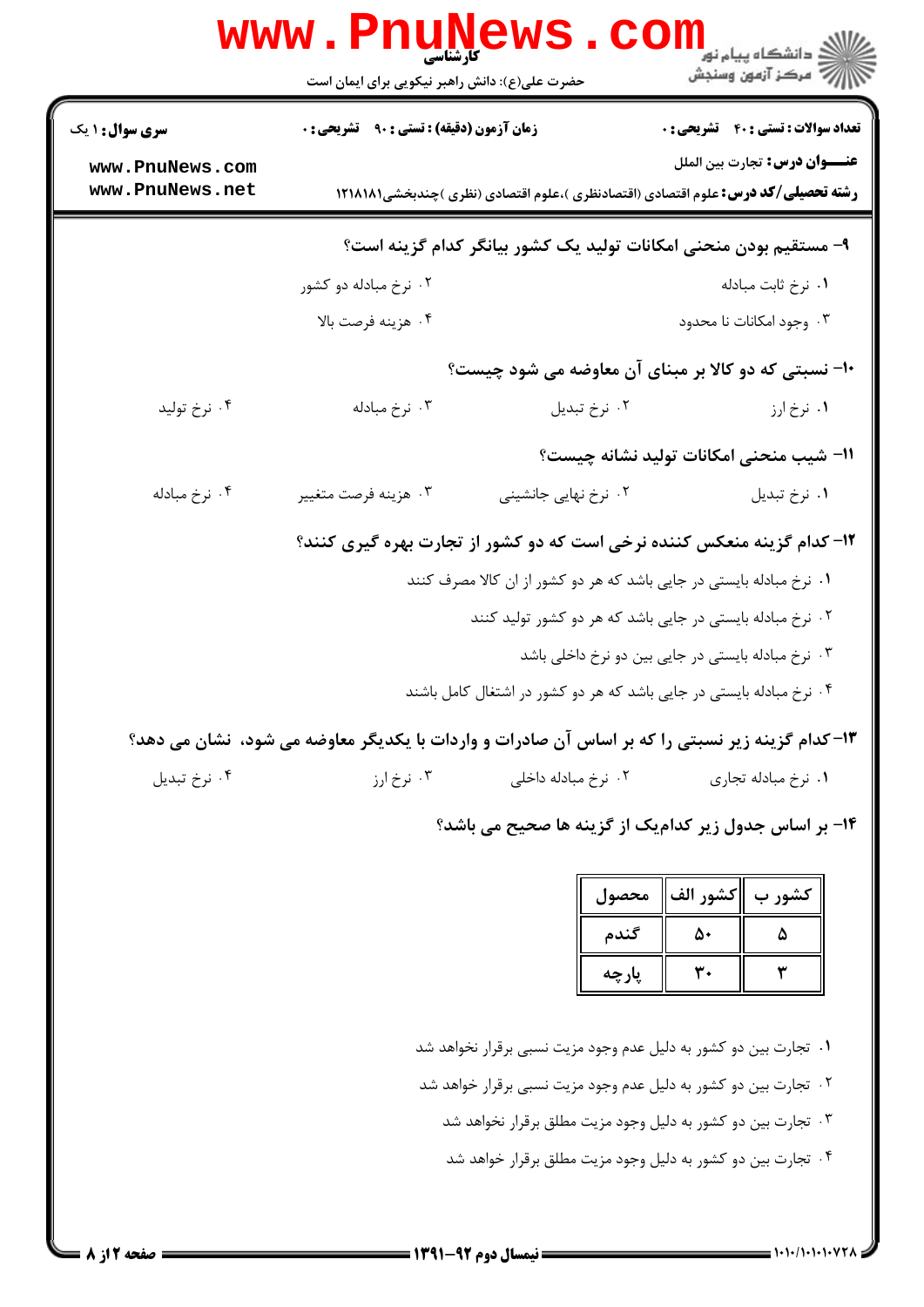

= نیمسال دوم 92-1391 =

**: صفحه 3 از 8 =** 

|                                                                                                           |                                                | محصول | كشور ب   كشور الف |                                                 |  |
|-----------------------------------------------------------------------------------------------------------|------------------------------------------------|-------|-------------------|-------------------------------------------------|--|
|                                                                                                           |                                                | گندم  | ۵۰                | ٢                                               |  |
|                                                                                                           |                                                | پارچه | ٣٠                | ۶                                               |  |
|                                                                                                           |                                                |       |                   |                                                 |  |
| ۰۲ کشور ب برتری مطلق در تولید هر دو کالا دارد                                                             |                                                |       |                   | ۰۱ کشور الف برتری مطلق در تولید هر دو کالا دارد |  |
| ۰۴ کشور ب برتری مطلق در تولید گندم دارد                                                                   |                                                |       |                   | ۰۳ کشور الف برتری مطلق در تولید گندم دارد       |  |
| ۱۶- چنانچه نرخ مبادله داخلی یک کشور با نرخ مبادله تجاری متفاوت باشد در آن صورت:                           |                                                |       |                   |                                                 |  |
| ۰۲ کشور می تواند تجارت نکند                                                                               |                                                |       |                   | ٠١ كشور مى تواند مزيت توليد داشته باشد          |  |
| ۰۴ کشور می تواند از تجارت منافعی داشته باشد                                                               |                                                |       |                   | ۰۳ کشور می تواند مزیت مطلق داشته باشد           |  |
|                                                                                                           | ۱۷– کدام گزینه در مورد منحنی پیشنهاد صحیح است؟ |       |                   |                                                 |  |
| ۰۱ مکان هندسی ترکیبات صادرات و واردات در نرخهای مبادله تجاری متفاوت می باشد                               |                                                |       |                   |                                                 |  |
| ۰۲ مکان هندسی ترکیبات صادرات و واردات در نرخهای مبادله تجاری ثابت می باشد                                 |                                                |       |                   |                                                 |  |
| ۰۳ مکان هندسی ترکیبات کالاها و خدمات در نرخهای مبادله تجاری ثابت می باشد                                  |                                                |       |                   |                                                 |  |
| ۰۴ مکان هندسی ترکیبات کالاها و خدمات در نرخهای مبادله تجاری متفاوت می باشد                                |                                                |       |                   |                                                 |  |
| ۱۸– کدامیک از موارد زیر از جمله عواملی است که شکل و انحنای منحنی امکانات تولید را تحت تاثیر قرار نمی دهد؟ |                                                |       |                   |                                                 |  |
|                                                                                                           |                                                |       |                   |                                                 |  |
| ۰۲ نسبت عوامل توليد                                                                                       |                                                |       |                   | ۰۱ بازده نسبت به مقیاس تولید                    |  |
| ۰۴ نرخ دستمزد                                                                                             |                                                |       |                   | ۰۳ موجودی عوامل تولید                           |  |
| ۱۹- مقادیر نسبی دو عامل تولید که در تولید کالایی نسبت به دیگری بکار گرفته می شود چیست؟                    |                                                |       |                   |                                                 |  |
| ۰۲ منحنی قرارداد                                                                                          |                                                |       |                   | ۰۱ منحنی امکانات تولید                          |  |
| ۰۴ شدت کاربرد عوامل تولید                                                                                 |                                                |       |                   | ۰۳ بازده نسبت به مقیاس تولید                    |  |

www.PnuNews.com

سری سوال: ۱ یک

۱۵- بر اساس جدول زیر کدامیک از گزینه ها صحیح می باشد؟

| محصول | ب ∥كشور الف ٰ | لشور |
|-------|---------------|------|
|       |               |      |
|       | $\cdots$      |      |

عنــوان درس: تجارت بين الملل

حضرت علی(ع): دانش راهبر نیکویی برای ایمان است

**زمان آزمون (دقیقه) : تستی : ۹۰٪ تشریحی: 0** 

**تعداد سوالات : تستی : 40 قشریحی : 0** 

WWW.PnuNews.com .<br>[/7] مرکز آزمون وسنڊش

www.PnuNews.net **رشته تحصیلی/کد درس:** علوم اقتصادی (اقتصادنظری )،علوم اقتصادی (نظری )چندبخشی1۲۱۸۱۸۱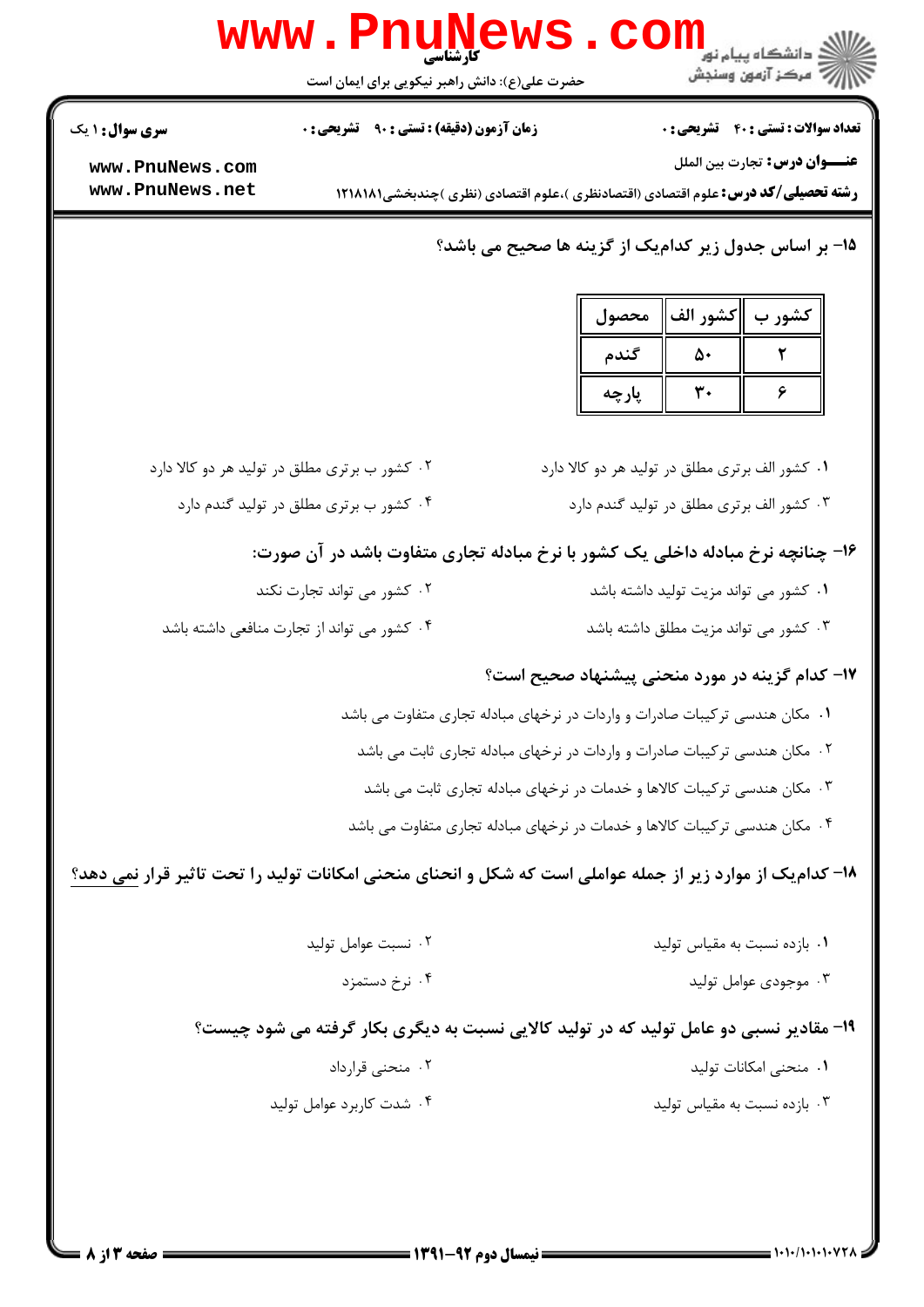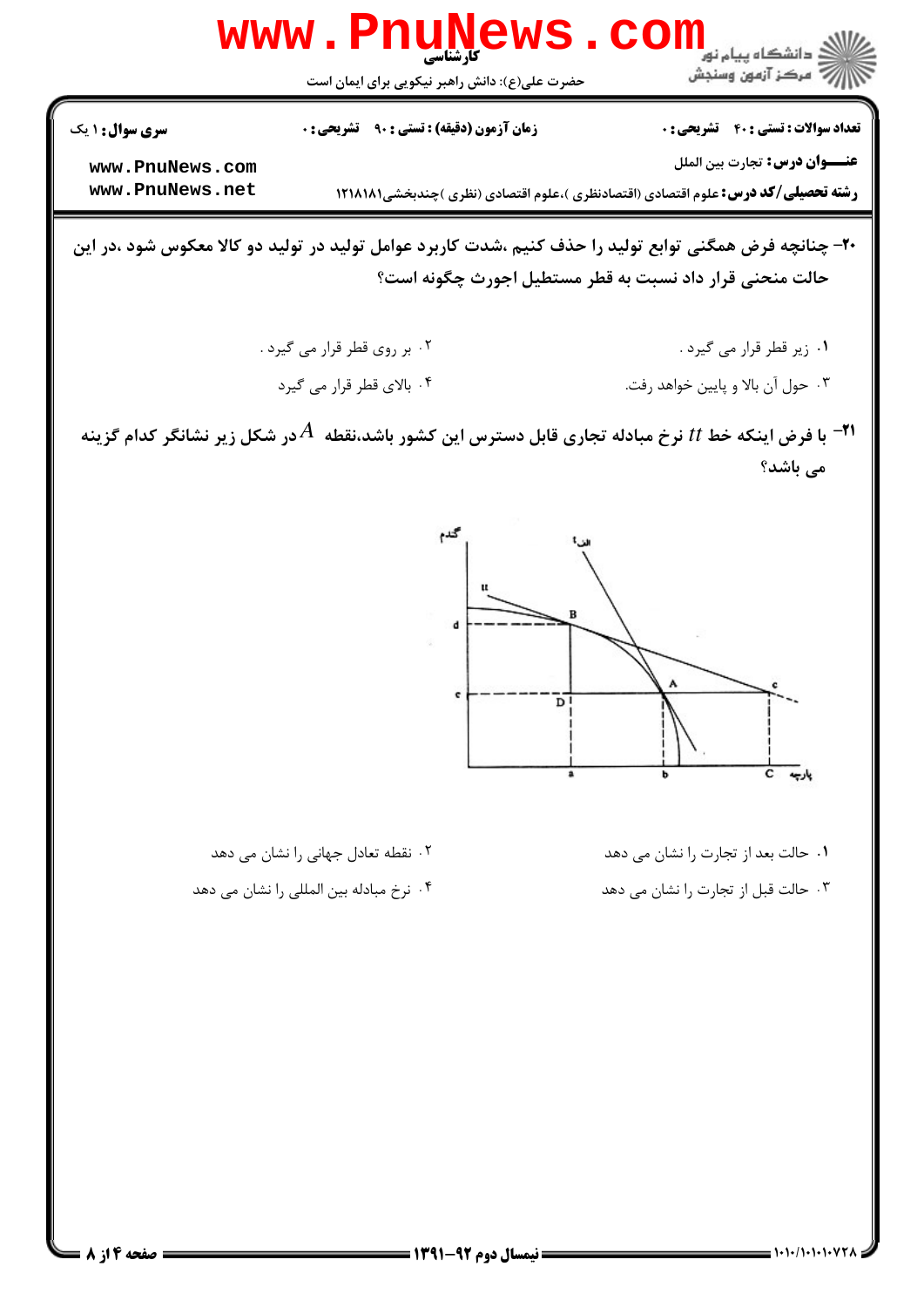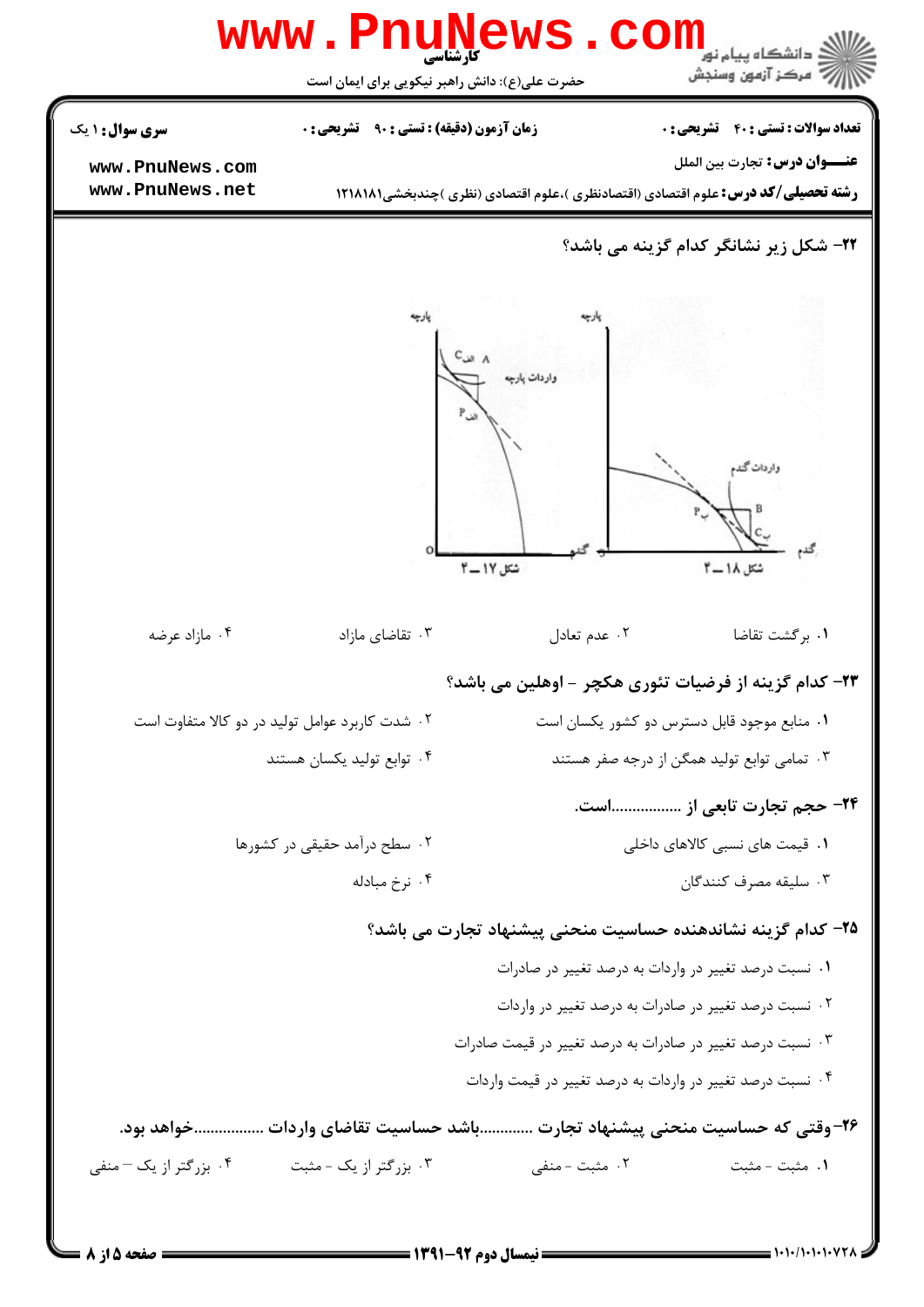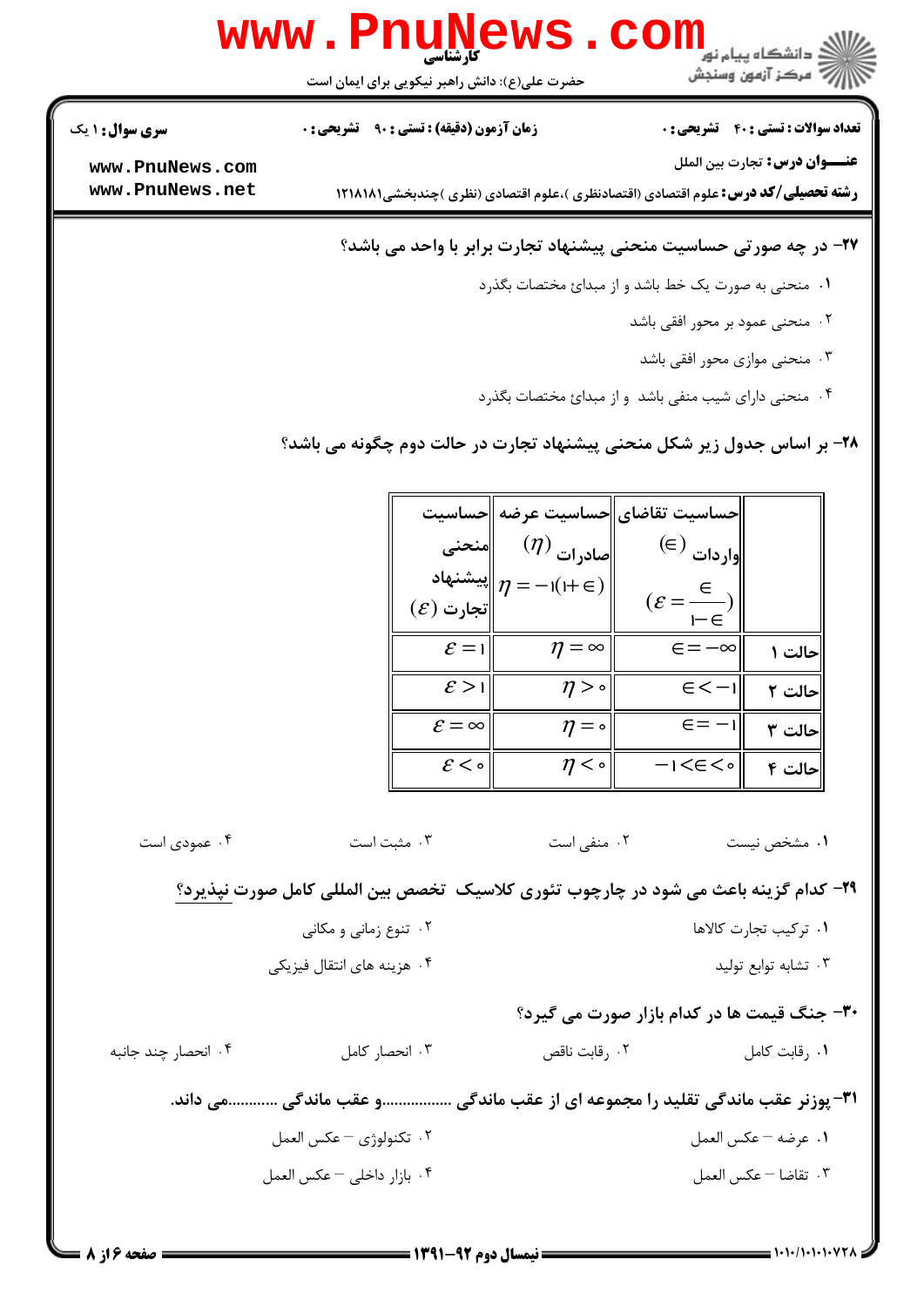